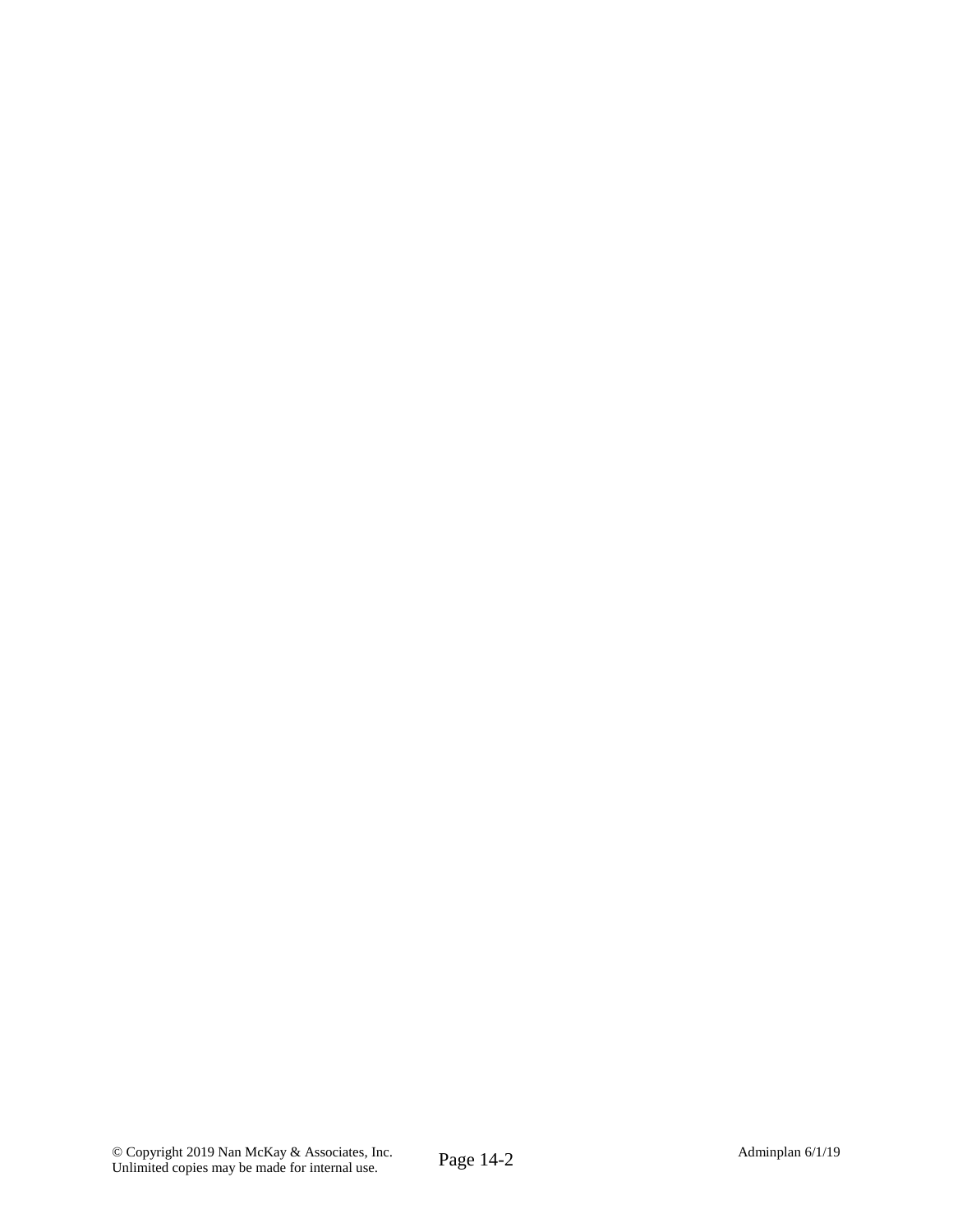## **PART I: PREVENTING, DETECTING, AND INVESTIGATING ERRORS AND PROGRAM ABUSE**

# **14-I.A. PREVENTING ERRORS AND PROGRAM ABUSE**

HUD created the Enterprise Income Verification (EIV) system to provide PHAs with a powerful tool for preventing errors and detecting program abuse. PHAs are required to use the EIV system in its entirety in accordance with HUD administrative guidance [24 CFR 5.233]. PHAs are further required to:

- Provide applicants and participants with form HUD-52675, "Debts Owed to PHAs and Terminations"
- Require all adult members of an applicant or participant family to acknowledge receipt of form HUD-52675 by signing a copy of the form for retention in the family file

#### PHA Policy

To ensure that the PHA's HCV program is administered according to the highest ethical and legal standards, the PHA will employ a variety of techniques to ensure that both errors and intentional program abuse are rare.

The PHA will discuss program compliance and integrity issues during the voucher briefing sessions described in Chapter 5.

The PHA will provide each applicant and participant with a copy of "Is Fraud Worth It?" (form HUD-1141-OIG), which explains the types of actions a family must avoid and the penalties for program abuse.

The PHA will provide each applicant and participant with a copy of "What You Should Know about EIV," a guide to the Enterprise Income Verification (EIV) system published by HUD as an attachment to Notice PIH 2017-12. In addition, the PHA will require the head of each household to acknowledge receipt of the guide by signing a copy for retention in the family file.

The PHA will place a warning statement about the penalties for fraud (as described in 18 U.S.C. 1001 and 1010) on key PHA forms and form letters that request information from a family or owner.

PHA staff will be required to review and explain the contents of all HUD- and PHA-required forms prior to requesting family member signatures.

At every regular reexamination, PHA staff will explain any changes in HUD regulations or PHA policy that affect program participants.

The PHA will require first-time owners (or their agents) to participate in a briefing session on HAP contract requirements.

The PHA will provide owners with ongoing information about the program, with an emphasis on actions and situations to avoid.

The PHA will provide each PHA employee with the necessary training on program rules and the organization's standards of conduct and ethics.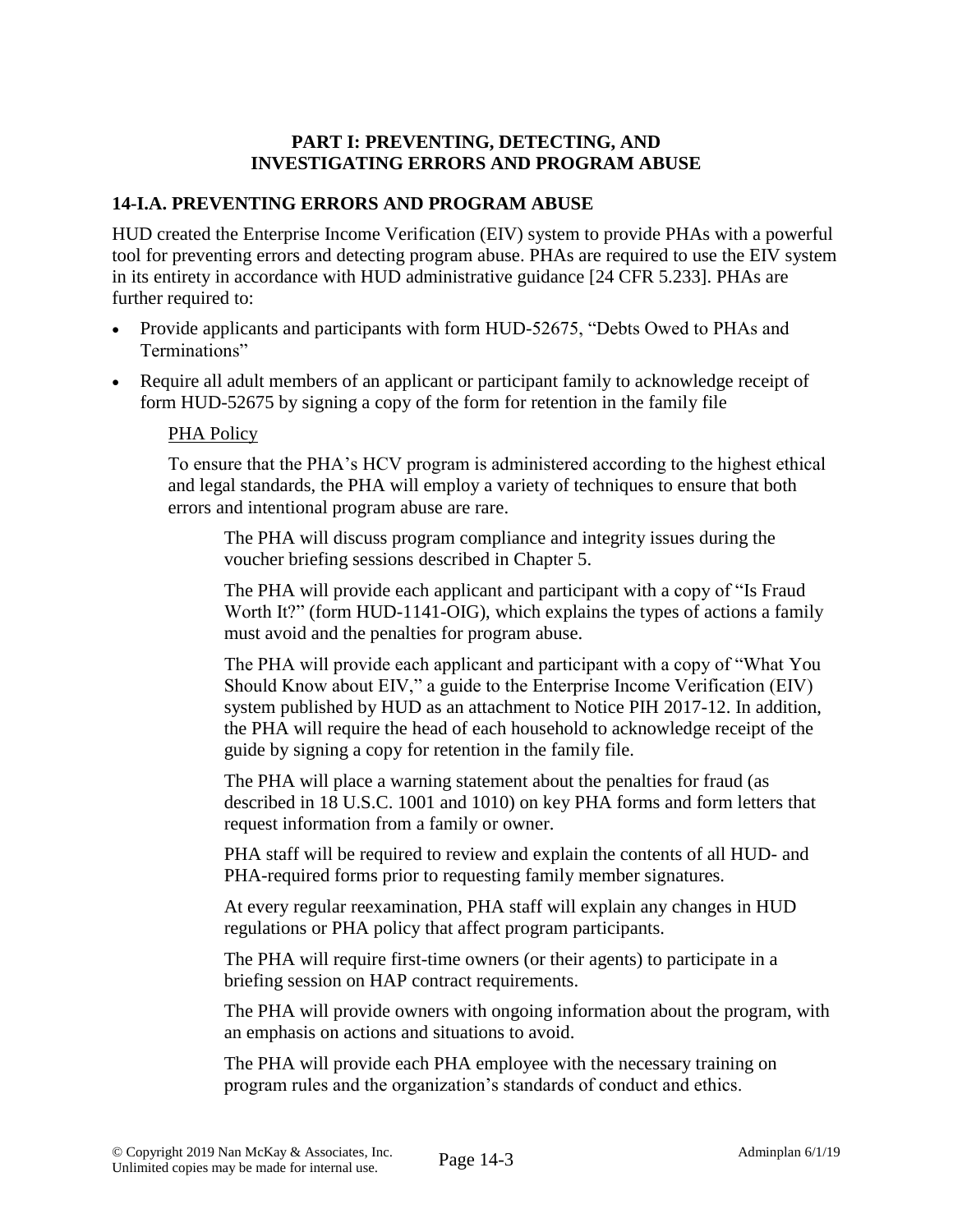For purposes of this chapter the term *error* refers to an unintentional error or omission. *Program abuse or fraud* refers to a single act or pattern of actions that constitute a false statement, omission, or concealment of a substantial fact, made with the intent to deceive or mislead.

# **14-I.B. DETECTING ERRORS AND PROGRAM ABUSE**

In addition to taking steps to prevent errors and program abuse, the PHA will use a variety of activities to detect errors and program abuse.

### **Quality Control and Analysis of Data**

Under the Section 8 Management Assessment Program (SEMAP), HUD requires the PHA to review a random sample of tenant records annually to determine if the records conform to program requirements and to conduct quality control inspections of a sample of units to ensure HQS compliance [24 CFR, Part 985]. (See Chapter 16 for additional information about SEMAP requirements).

### PHA Policy

In addition to the SEMAP quality control requirements, the PHA will employ a variety of methods to detect errors and program abuse.

The PHA routinely will use HUD and other non-HUD sources of up-front income verification. This includes The Work Number and any other private or public databases available to the PHA.

At each annual reexamination, current information provided by the family will be compared to information provided at the last annual reexamination to identify inconsistencies and incomplete information.

The PHA will compare family-reported income and expenditures to detect possible unreported income.

# **Independent Audits and HUD Monitoring**

OMB Circular A-133 requires all PHAs that expend \$500,000 or more in federal awards annually to have an independent audit (IPA). In addition, HUD conducts periodic on-site and automated monitoring of PHA activities and notifies the PHA of errors and potential cases of program abuse.

#### PHA Policy

The PHA will use the results reported in any IPA or HUD monitoring reports to identify potential program abuses as well as to assess the effectiveness of the PHA's error detection and abuse prevention efforts.

#### **Individual Reporting of Possible Errors and Program Abuse**

#### PHA Policy

The PHA will encourage staff, program participants, and the public to report possible program abuse.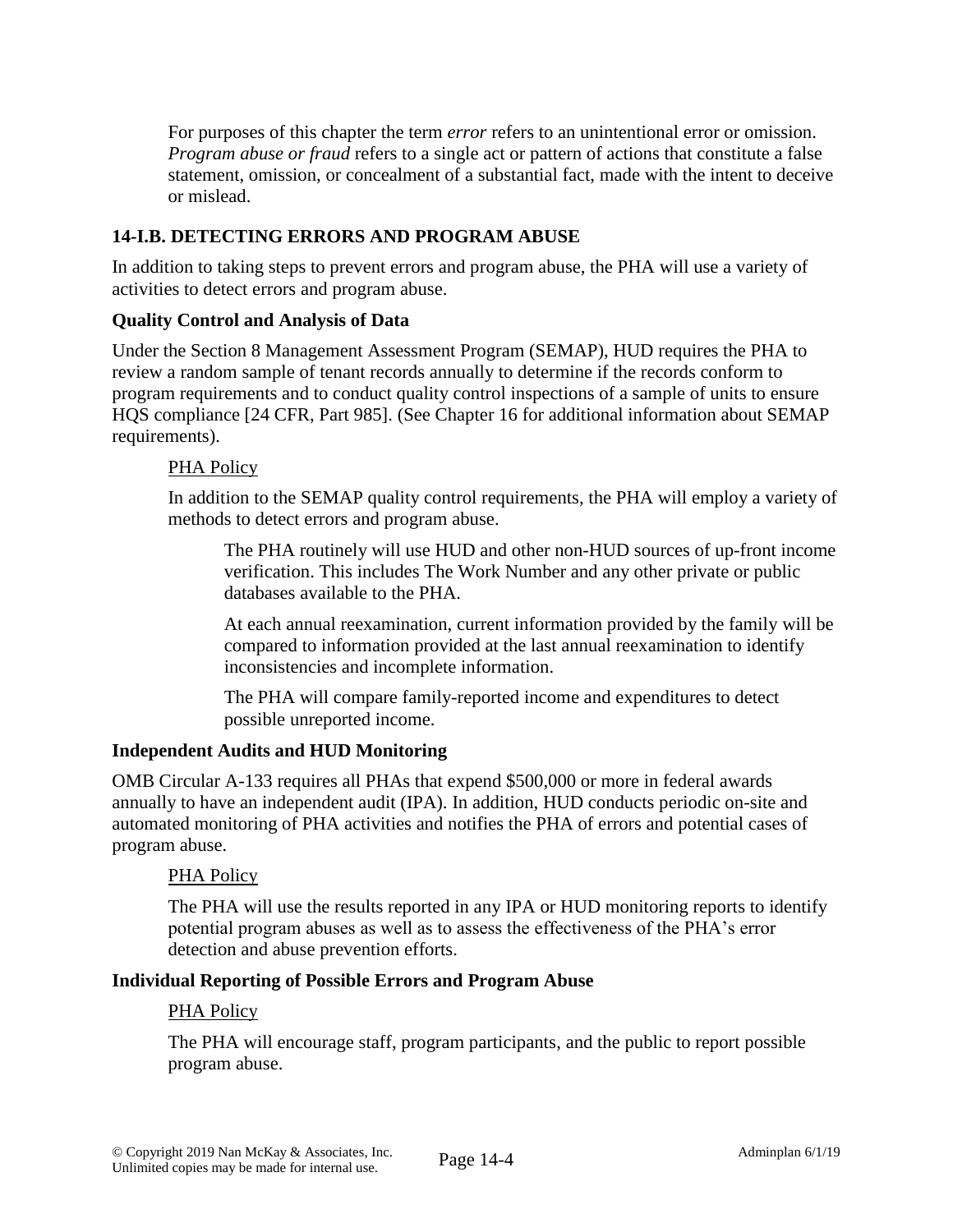# **14-I.C. INVESTIGATING ERRORS AND PROGRAM ABUSE**

## **When the PHA Will Investigate**

#### PHA Policy

The PHA will review all referrals, specific allegations, complaints, and tips from any source including other agencies, companies, and individuals, to determine if they warrant investigation. In order for the PHA to investigate, the allegation must contain at least one independently verifiable item of information, such as the name of an employer or the name of an unauthorized household member.

The PHA will investigate when inconsistent or contradictory information is detected through file reviews and the verification process.

#### **Consent to Release of Information [24 CFR 982.516]**

The PHA may investigate possible instances of error or abuse using all available PHA and public records. If necessary, the PHA will require HCV families to sign consent forms for the release of additional information.

#### **Analysis and Findings**

#### PHA Policy

The PHA will base its evaluation on a preponderance of the evidence collected during its investigation.

*Preponderance of the evidence* is defined as evidence which is of greater weight or more convincing than the evidence which is offered in opposition to it; that is, evidence that as a whole shows that the fact sought to be proved is more probable than not. Preponderance of evidence may not be determined by the number of witnesses, but by the greater weight of all evidence.

For each investigation the PHA will determine (1) whether an error or program abuse has occurred, (2) whether any amount of money is owed the PHA, and (3) what corrective measures or penalties will be assessed.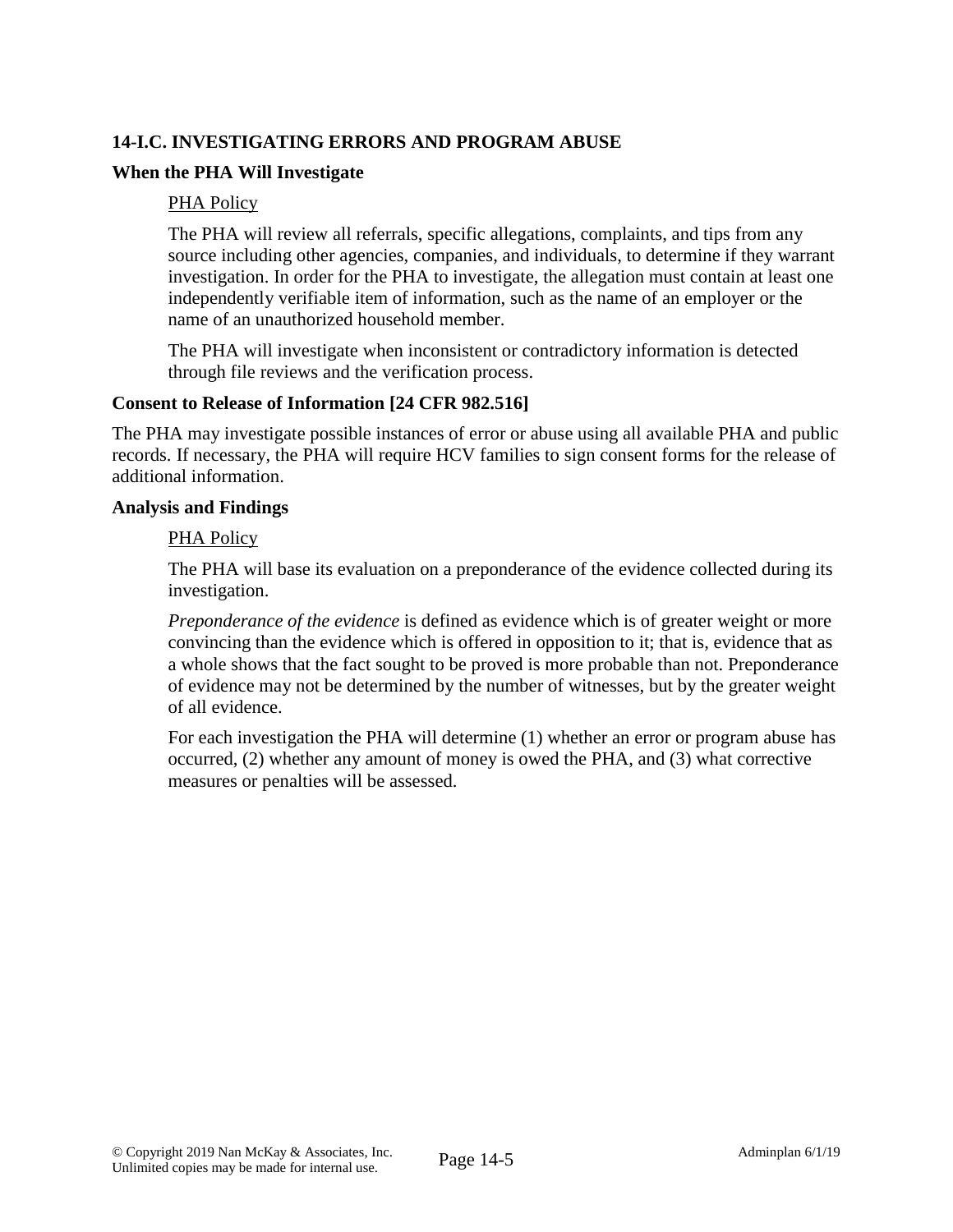## **Consideration of Remedies**

All errors and instances of program abuse must be corrected prospectively. Whether the PHA will enforce other corrective actions and penalties depends upon the nature of the error or program abuse.

### PHA Policy

In the case of family-caused errors or program abuse, the PHA will take into consideration (1) the seriousness of the offense and the extent of participation or culpability of individual family members, (2) any special circumstances surrounding the case, (3) any mitigating circumstances related to the disability of a family member, (4) the effects of a particular remedy on family members who were not involved in the offense.

In the case of owner-caused errors or program abuse, the PHA will take into consideration (1) the seriousness of the offense, (2) the length of time since the violation has occurred, and (3) the effects of a particular remedy on family members who were not involved in the offense.

#### **Notice and Appeals**

### PHA Policy

The PHA will inform the relevant party in writing of its findings and remedies within 10 business days of the conclusion of the investigation. The notice will include (1) a description of the error or program abuse, (2) the basis on which the PHA determined the error or program abuses, (3) the remedies to be employed, and (4) the family's right to appeal the results through the informal review or hearing process, if applicable (see Chapter 16).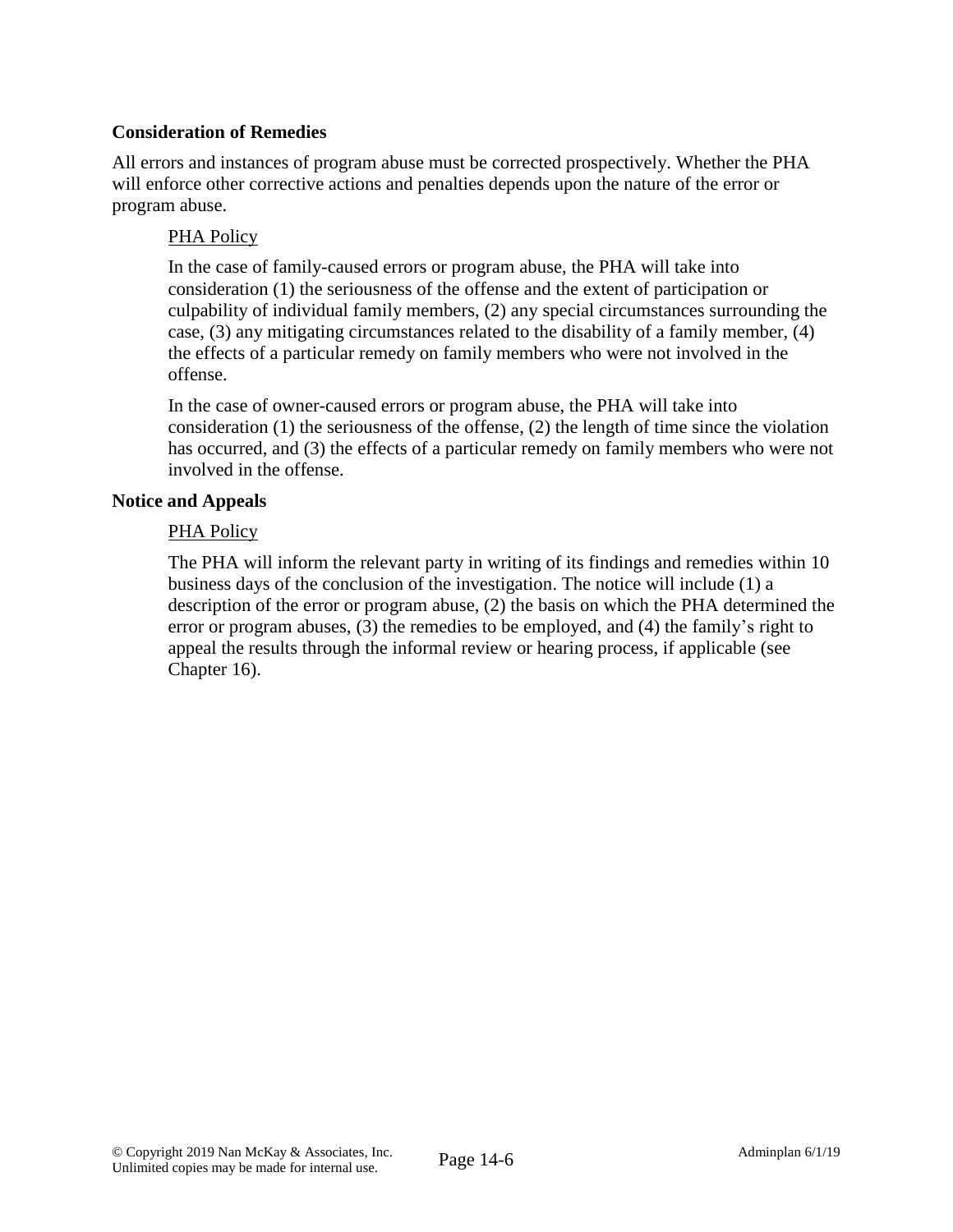# **PART II: CORRECTIVE MEASURES AND PENALTIES**

### **14-II.A. SUBSIDY UNDER- OR OVERPAYMENTS**

A subsidy under- or overpayment includes (1) an incorrect housing assistance payment to the owner, (2) an incorrect family share established for the family, and (3) an incorrect utility reimbursement to a family.

#### **Corrections**

Whether the incorrect subsidy determination is an overpayment or underpayment of subsidy, the PHA must promptly correct the HAP, family share, and any utility reimbursement prospectively.

#### PHA Policy

Increases in the family share will be implemented on the first of the month following a written 30-day notice.

Any decreases in family share will become effective the first of the month following the discovery of the error.

#### **Reimbursement**

Whether the family or owner is required to reimburse the PHA or the PHA is required to make retroactive subsidy payments to the owner or family depends upon which party is responsible for the incorrect subsidy payment and whether the action taken was an error or program abuse. Policies regarding reimbursement are discussed in the three sections that follow.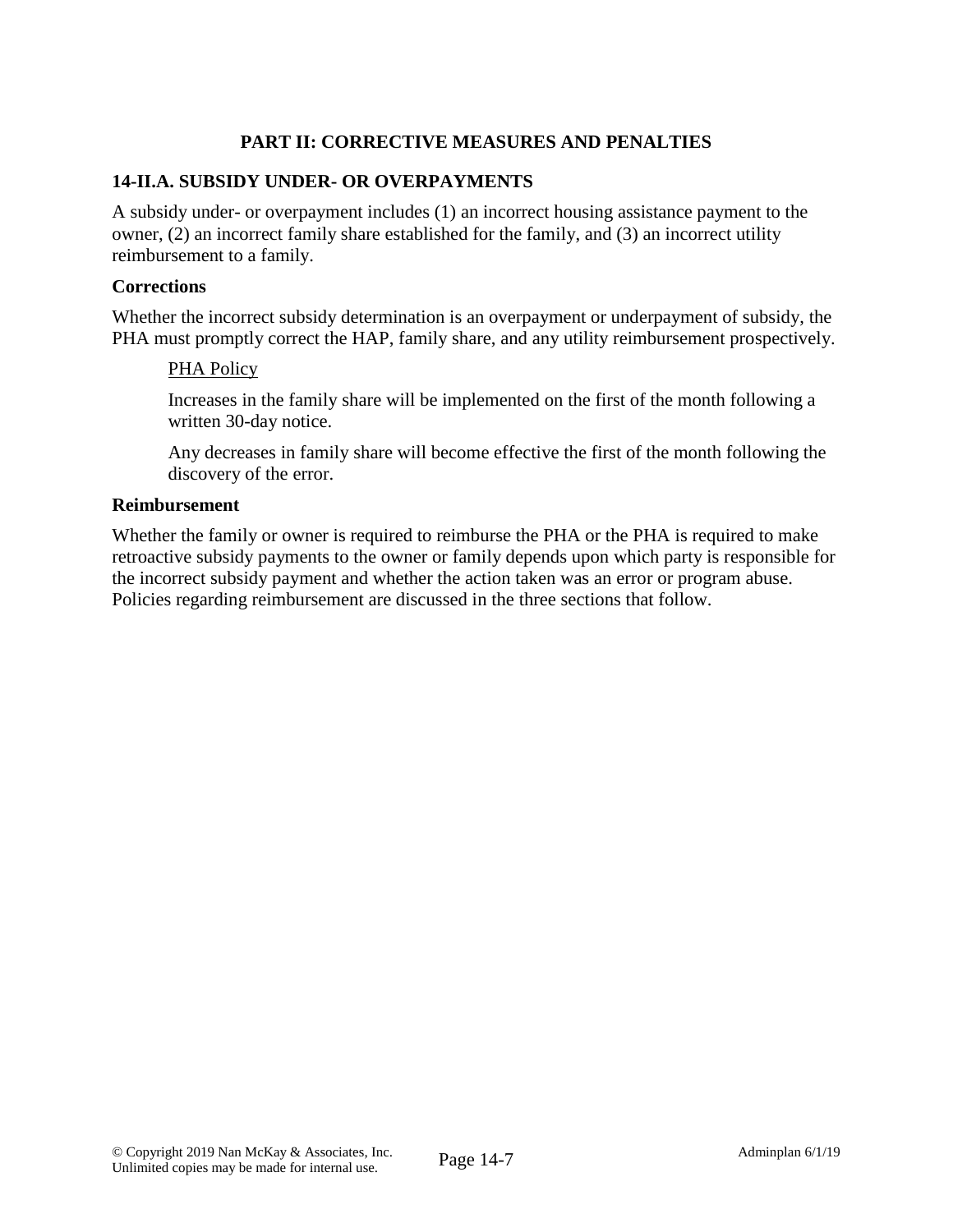# **14-II.B. FAMILY-CAUSED ERRORS AND PROGRAM ABUSE**

Family obligations and general administrative requirements for participating in the program are discussed throughout this plan. This section deals specifically with errors and program abuse by family members.

An incorrect subsidy determination caused by a family generally would be the result of incorrect reporting of family composition, income, assets, or expenses, but also would include instances in which the family knowingly allows the PHA to use incorrect information provided by a third party.

# **Family Reimbursement to PHA [HCV GB pp. 22-12 to 22-13]**

### PHA Policy

In the case of family-caused errors or program abuse, the family will be required to repay any excess subsidy received. The PHA may, but is not required to, offer the family a repayment agreement in accordance with Chapter 16. If the family fails to repay the excess subsidy, the PHA will terminate the family's assistance in accordance with the policies in Chapter 12.

### **PHA Reimbursement to Family [HCV GB p. 22-12]**

#### PHA Policy

The PHA will not reimburse the family for any underpayment of assistance when the underpayment clearly is caused by the family.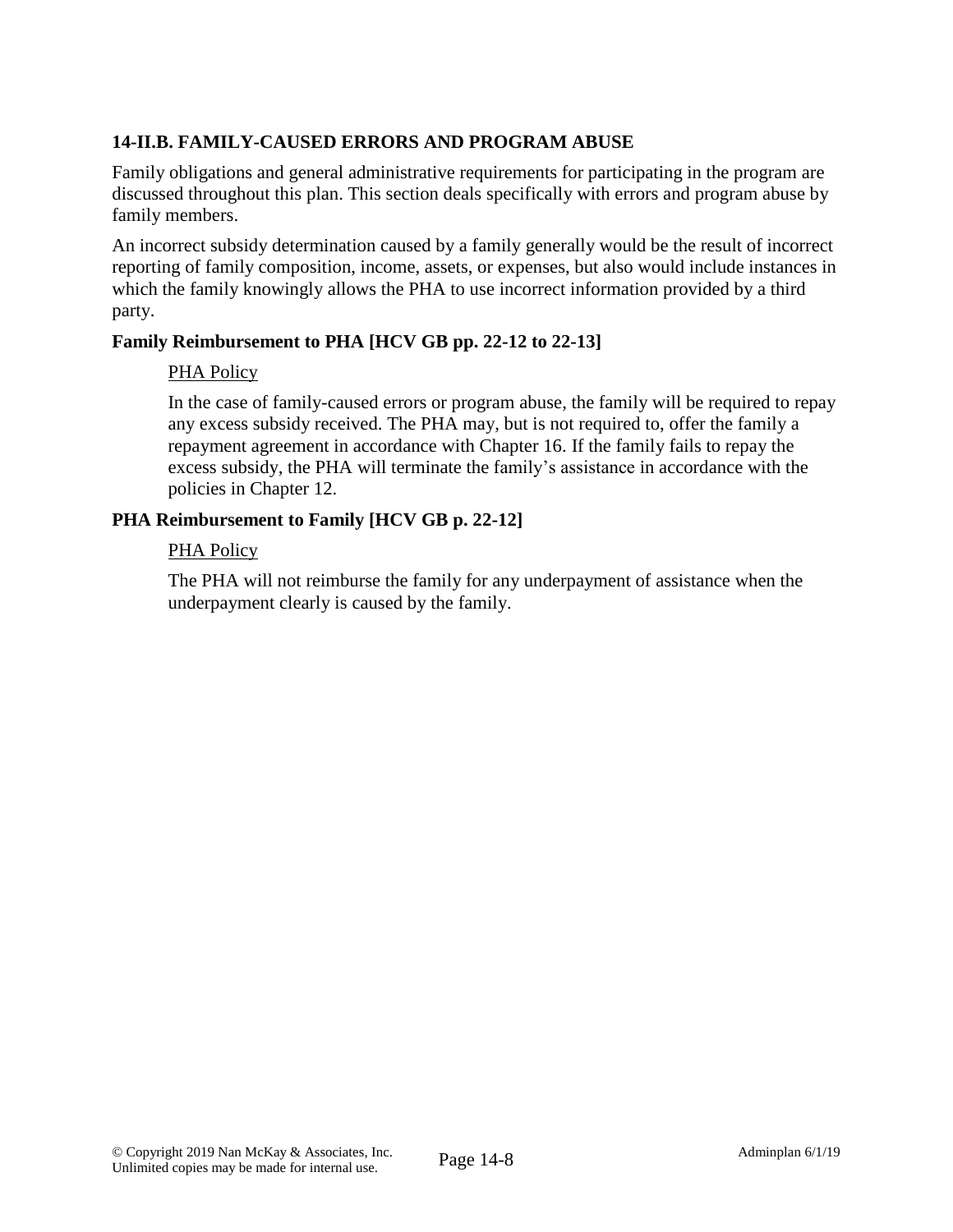# **Prohibited Actions**

An applicant or participant in the HCV program must not knowingly:

- Make a false statement to the PHA [Title 18 U.S.C. Section 1001].
- Commit fraud, bribery, or any other corrupt or criminal act in connection with any federal housing program  $[24 \text{ CFR } 982.552(c)(iv)].$

### LHA Policy

Any of the following will be considered evidence of family program abuse:

Payment to the owner in excess of amounts authorized by the PHA for rent, security deposit, and additional services

Offering bribes or illegal gratuities to the PHA Board of Commissioners, employees, contractors, or other PHA representatives

Offering payments or other incentives to the owner or a third party as an inducement for the third party to make false or misleading statements to the PHA on the family's behalf

Use of a false name or the use of falsified, forged, or altered documents

Intentional misreporting of family information or circumstances (e.g. income, family composition)

Omitted facts that were obviously known by a family member (e.g., not reporting employment income)

Admission of program abuse by an adult family member

The PHA may determine other actions to be program abuse based upon a preponderance of the evidence, as defined earlier in this chapter.

#### **Penalties for Program Abuse**

In the case of program abuse caused by a family the PHA may, at its discretion, impose any of the following remedies.

- The PHA may require the family to repay excess subsidy amounts paid by the PHA, as described earlier in this section.
- The PHA may require, as a condition of receiving or continuing assistance, that a culpable family member not reside in the unit. See policies in Chapter 3 (for applicants) and Chapter 12 (for participants).
- The PHA may deny or terminate the family's assistance following the policies set forth in Chapter 3 and Chapter 12 respectively.
- The PHA may refer the family for state or federal criminal prosecution as described in section 14-II.E.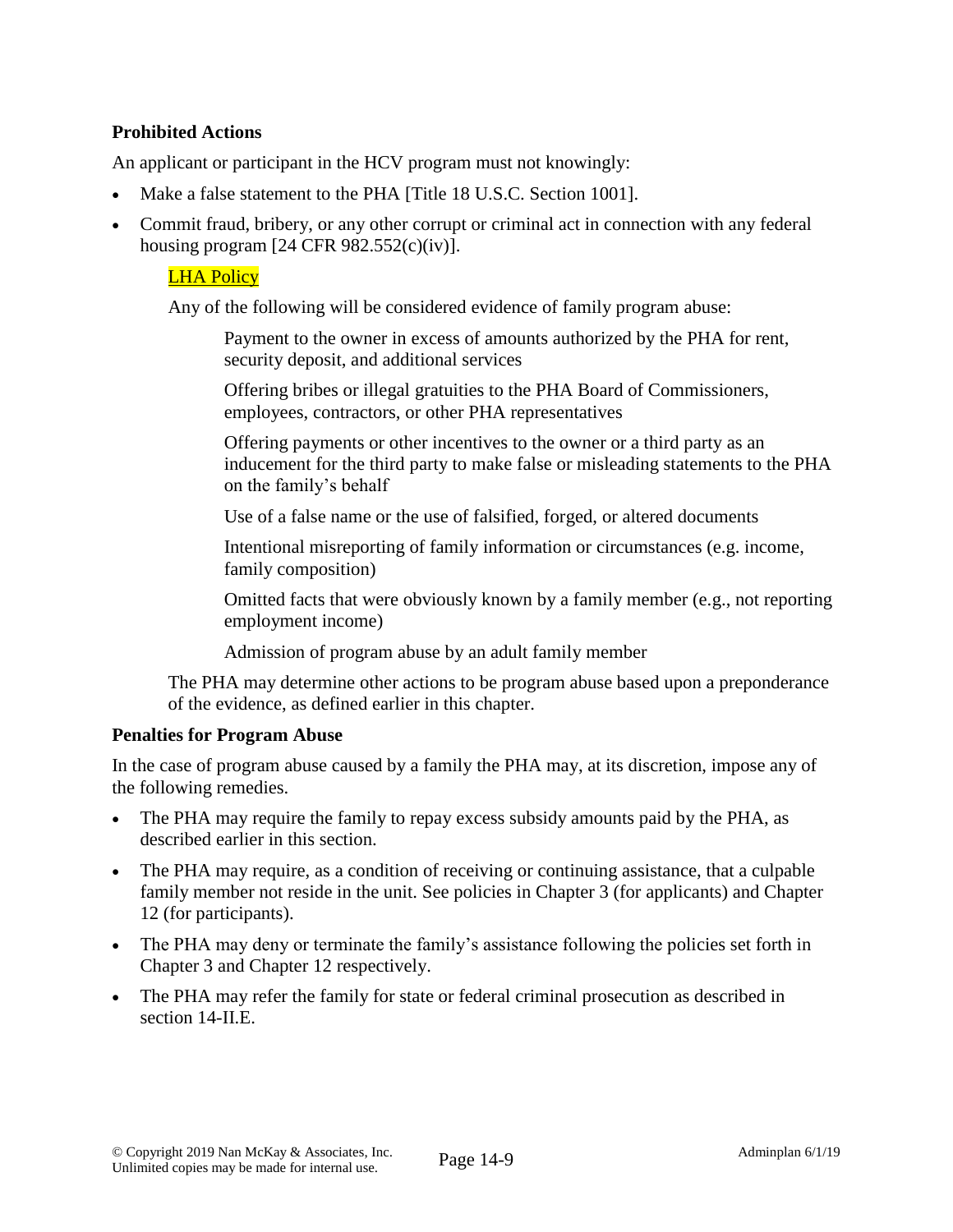# **14-II.C. OWNER-CAUSED ERROR OR PROGRAM ABUSE**

Owner requirements that are part of the regular process of offering, leasing, and maintaining a unit (e.g., HQS compliance, fair housing) are addressed in the appropriate chapters of this plan. This section focuses on errors and program abuse by owners.

An incorrect subsidy determination caused by an owner generally would be the result of an incorrect owner statement about the characteristics of the assisted unit (e.g., the number of bedrooms, which utilities are paid by the family). It also includes accepting duplicate housing assistance payments for the same unit in the same month, or after a family no longer resides in the unit.

### **Owner Reimbursement to the PHA**

In all cases of overpayment of subsidy caused by the owner, the owner must repay to the PHA any excess subsidy received. The PHA may recover overpaid amounts by withholding housing assistance payments due for subsequent months, or if the debt is large, the PHA may allow the owner to pay in installments over a period of time [HCV GB p. 22-13].

# LHA Policy

In cases where the owner has received excess subsidy, the PHA will require the owner to repay the amount owed in accordance with the policies in Section 16-IV.B.

# **Prohibited Owner Actions**

An owner participating in the HCV program must not:

- Make any false statement to the PHA [Title 18 U.S.C. Section 1001].
- Commit fraud, bribery, or any other corrupt or criminal act in connection with any federal housing program  $[24 \text{ CFR } 982.453(a)(3)]$  including: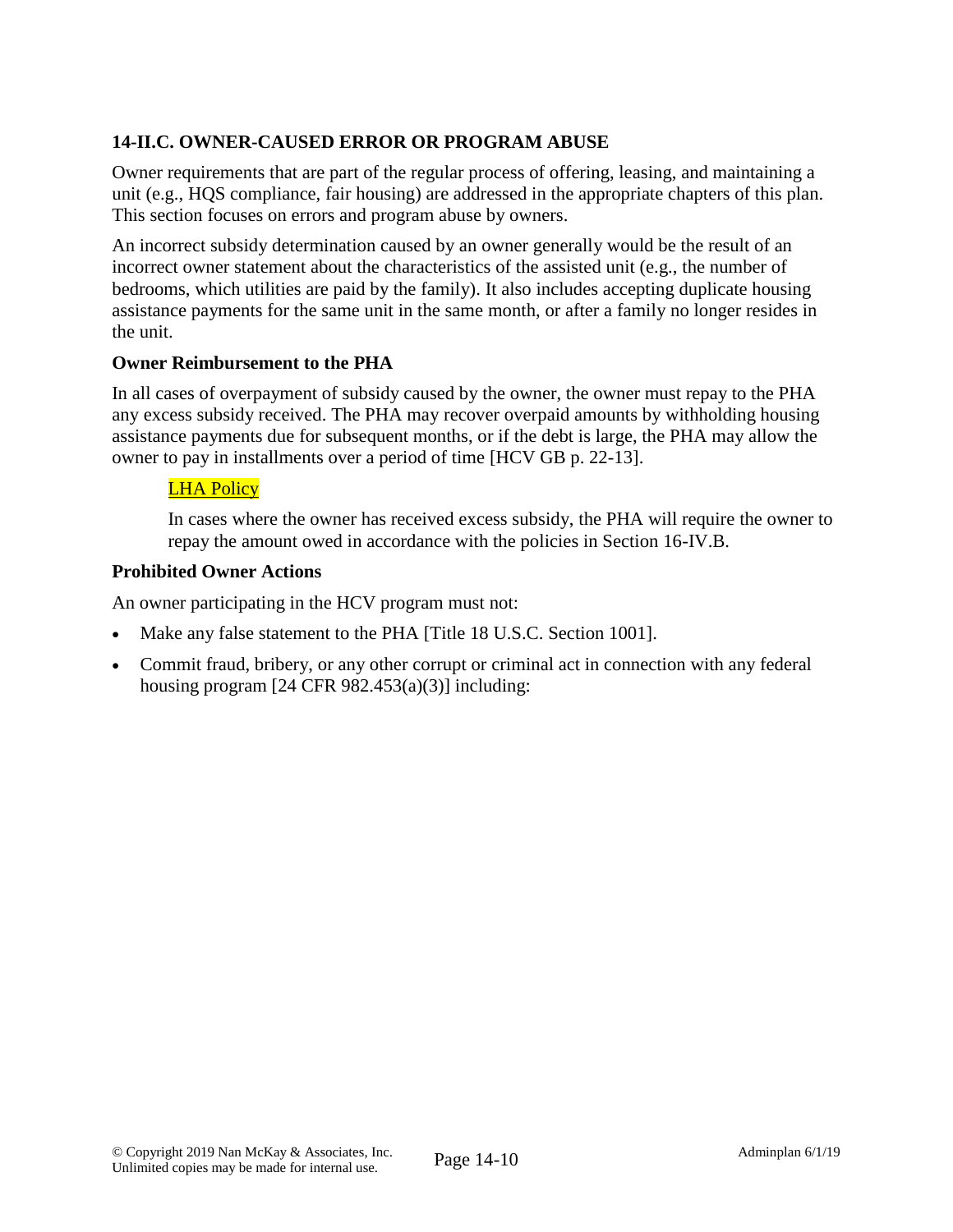### LHA Policy

Any of the following will be considered evidence of owner program abuse:

Charging the family rent above or below the amount specified by the PHA

Charging a security deposit other than that specified in the family's lease

Charging the family for services that are provided to unassisted tenants at no extra charge

Knowingly accepting housing assistance payments for any month(s) after the family has vacated the unit

Knowingly accepting incorrect or excess housing assistance payments

Offering bribes or illegal gratuities to the PHA Board of Commissioners, employees, contractors, or other PHA representatives

Offering payments or other incentives to an HCV family as an inducement for the family to make false or misleading statements to the PHA

Residing in the unit with an assisted family

Committing sexual or other harassment, either quid pro quo or hostile environment, based on the protected classes defined in Chapter 2

Retaliating against any applicant or participant reporting/alleging sexual or other harassment, either quid pro quo or hostile environment, based on the protected classes defined in Chapter 2

#### **Remedies and Penalties**

When the PHA determines that the owner has committed program abuse, the PHA may take any of the following actions:

- Require the owner to repay excess housing assistance payments, as discussed earlier in this section and in accordance with the policies in Chapter 16.
- Terminate the HAP contract (See Chapter 13).
- Bar the owner from future participation in any PHA programs.
- Refer the case to state or federal officials for criminal prosecution as described in section 14-II.E.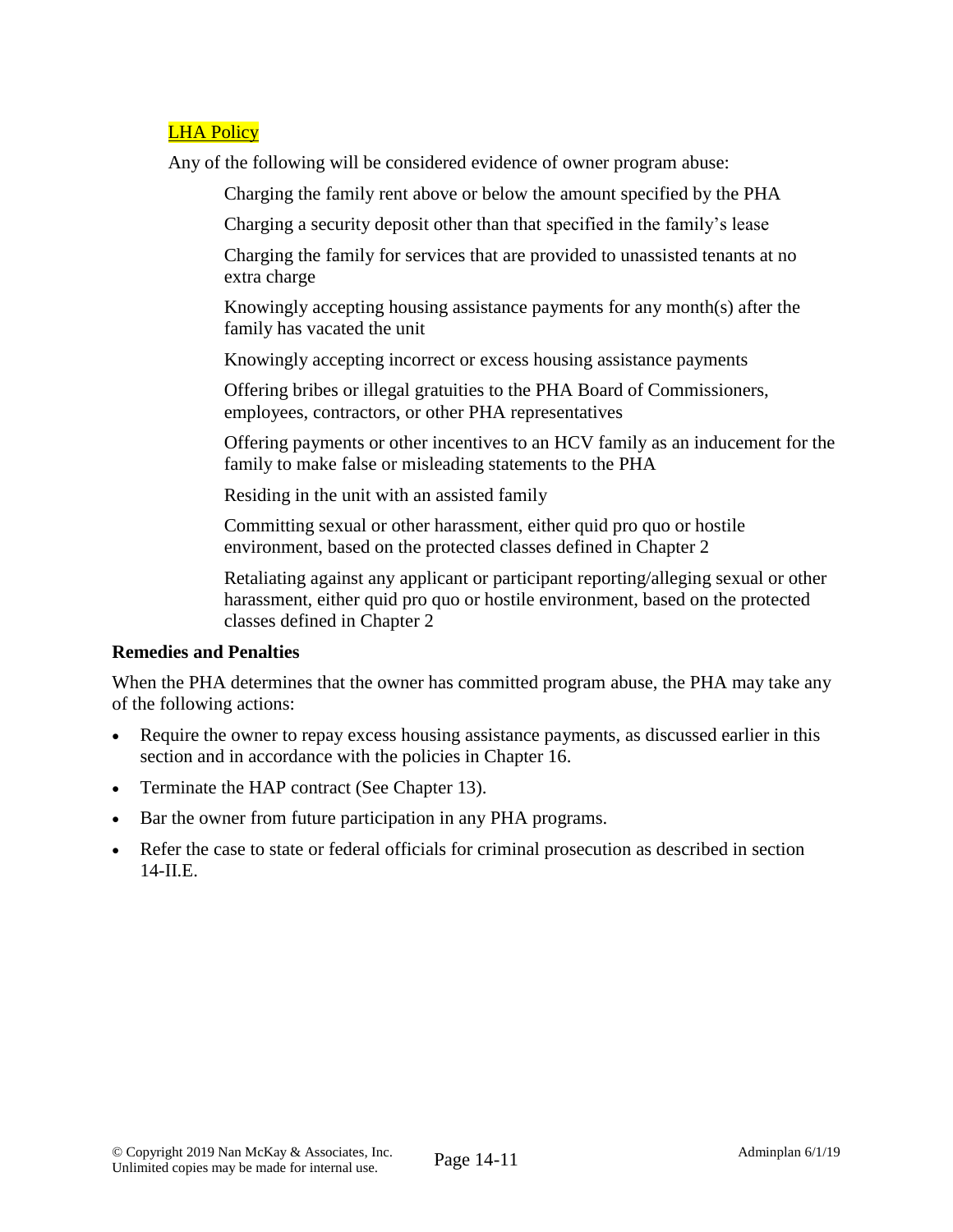# **14-II.D. PHA-CAUSED ERRORS OR PROGRAM ABUSE**

The responsibilities and expectations of PHA staff with respect to normal program administration are discussed throughout this plan. This section specifically addresses actions of a PHA staff member that are considered errors or program abuse related to the HCV program. Additional standards of conduct may be provided in the PHA personnel policy.

PHA-caused incorrect subsidy determinations include (1) failing to correctly apply HCV rules regarding family composition, income, assets, and expenses, (2) assigning the incorrect voucher size to a family, and (3) errors in calculation.

#### **Repayment to the PHA**

Neither a family nor an owner is required to repay an overpayment of subsidy if the error or program abuse is caused by PHA staff [HCV GB. 22-12].

### **PHA Reimbursement to Family or Owner**

The PHA must reimburse a family for any underpayment of subsidy, regardless of whether the underpayment was the result of staff-caused error or staff or owner program abuse. Funds for this reimbursement must come from the PHA's administrative fee reserves [HCV GB p. 22-12].

### **Prohibited Activities**

# LHA Policy

Any of the following will be considered evidence of program abuse by PHA staff:

Failing to comply with any HCV program requirements for personal gain

Failing to comply with any HCV program requirements as a result of a conflict of interest relationship with any applicant, participant, or owner

Seeking or accepting anything of material value from applicants, participating families, vendors, owners, contractors, or other persons who provide services or materials to the PHA

Disclosing confidential or proprietary information to outside parties

Gaining profit as a result of insider knowledge of PHA activities, policies, or practices

Misappropriating or misusing HCV funds

Destroying, concealing, removing, or inappropriately using any records related to the HCV program

Committing any other corrupt or criminal act in connection with any federal housing program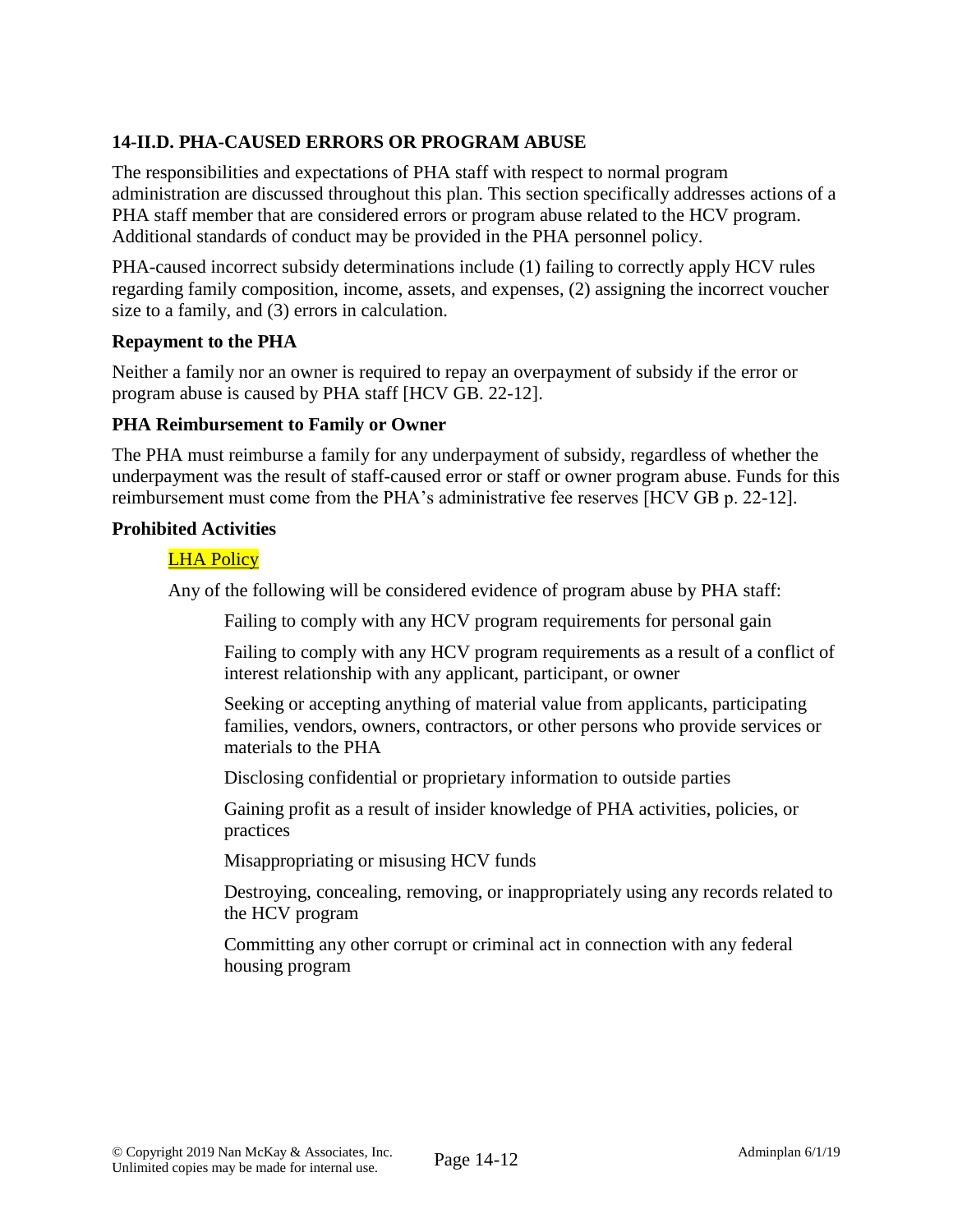## **14-II.E. CRIMINAL PROSECUTION**

### PHA Policy

When the PHA determines that program abuse by an owner, family, or PHA staff member has occurred and the amount of overpaid subsidy meets or exceeds the threshold for prosecution under local or state law, the PHA will refer the matter to the appropriate entity for prosecution. When the amount of overpaid assistance meets or exceeds the federal threshold, the case will also be referred to the HUD Office of Inspector General (OIG).

Other criminal violations related to the HCV program will be referred to the appropriate local, state, or federal entity.